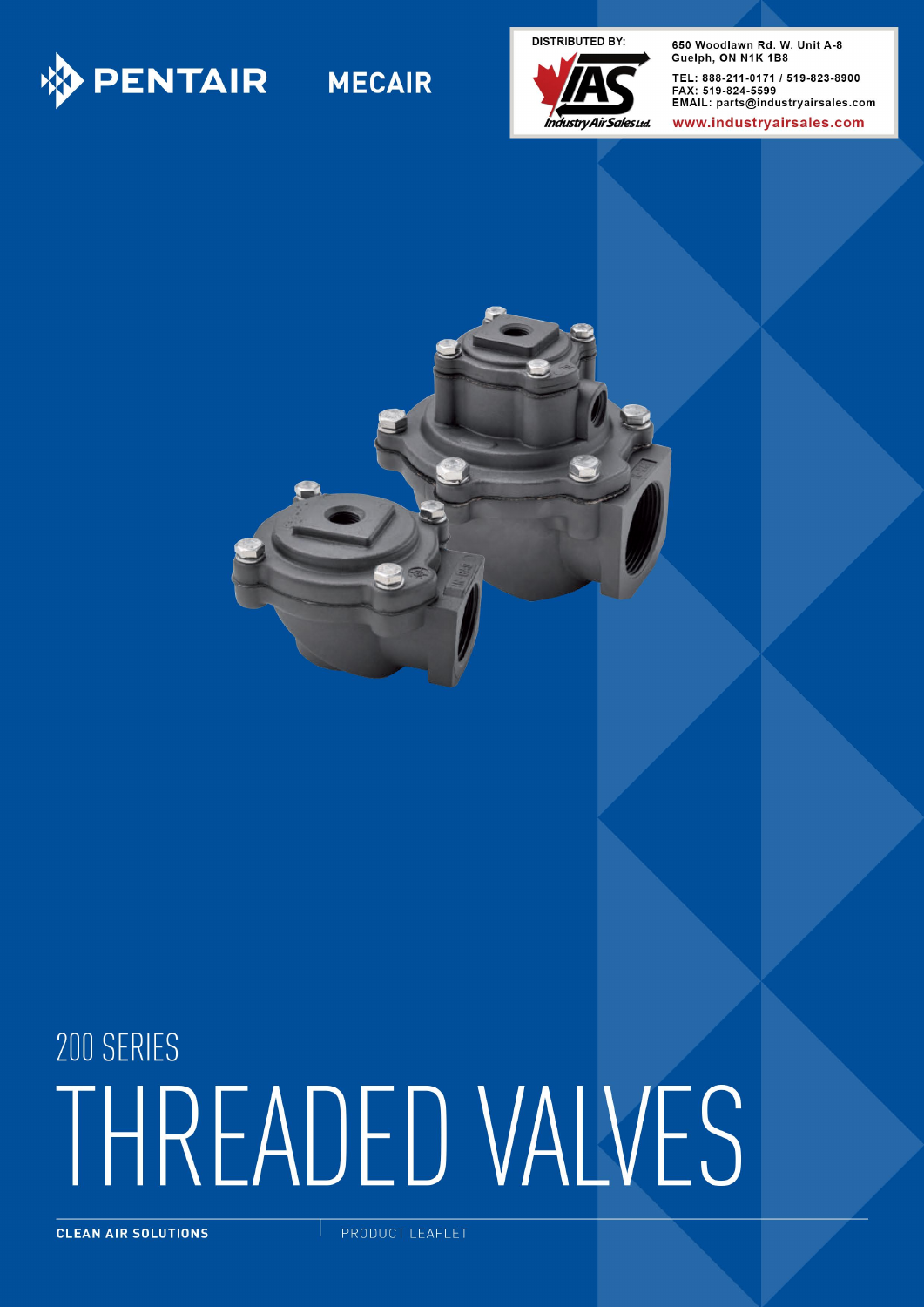# THREADED VALVES **MECAIR** - 200 SERIES

PRODUCT LEAFLET



#### **DESCRIPTION**

The 200 SERIES is a range of diaphragm valves suitable for dust collector applications, in particular for reverse pulse-jet filter cleaning of filter bags, cartridges, envelope filters, ceramic filters and sintered metal fibre filters. The 200 Series valve has the inlet port at 90° to the outlet port. The 200 Series range comprises 6 models, from ¾" to 2½", all with threaded female Gas connections. The 1½" model is available in single and double diaphragm versions, while the 2" and 2½" are all double diaphragm valves. The special design assures an extremely fast opening time, high flow rates and easy installation. The valves are constructed in diecast aluminium and have an anodised protection treatment which protect them from corrosive and environmental agents. Bolts and screws are in stainless steel. The 200 Series is available in the following versions:

• **VNP**, with integrated solenoid pilot • **VEM**, with remote pneumatic connection.

Upon request: Integral pilot valves with ATEX Certification: • ATEX II 3 D (94/9/CE); for the above approved model the correct code to use is VEM+PV 24V/DCX (solenoid coil is 24 V-DC/18 W and DIN connector in conformity with the ATEX Directive 94/9/CE) (PLG11-ATEX). Remote pilot valves meet the requirements of: • ATEX II 2 GD when mounted with PXA Pilot or CXD Enclosure (94/9/CE).

## **GENERAL CHARACTERISTICS**

| <b>FLUIDS</b>         | Filtered air and oil free                                           |
|-----------------------|---------------------------------------------------------------------|
| <b>DIAPHRAGM</b>      | Standard<br>Nitrile: -20°C/+80°C<br>Optional<br>Viton: -30°C/+200°C |
| <b>PRESSURE RANGE</b> | From $0.5$ to $7.5$ bar                                             |
|                       |                                                                     |

## **CONSTRUCTION FEATURES – VALVE**

| <b>COVER</b>                                  | Diecast aluminium (anodised) |
|-----------------------------------------------|------------------------------|
| <b>BODY</b>                                   | Diecast aluminium (anodised) |
| PILOT BASE                                    | Aluminium (anodised)         |
| <b>PILOT</b>                                  | Stainless steel              |
| <b>DIAPHRAGM</b>                              | <b>NBR</b>                   |
| <b>BOLTS AND SCREWS</b>                       | Stainless steel              |
| <b>DIAPHRAGM BACKING DISK</b> Stainless steel |                              |
| <b>DIAPHRAGM SPRING</b>                       | Stainless steel              |

### **ELECTRICAL CHARACTERISTICS – SOLENOID**

| <b>COIL INSULATION</b>            |                                  |                |                                  | Class H                                                                                                                                                                                                                                                                                                                             |                     |            |    |           |  |  |  |
|-----------------------------------|----------------------------------|----------------|----------------------------------|-------------------------------------------------------------------------------------------------------------------------------------------------------------------------------------------------------------------------------------------------------------------------------------------------------------------------------------|---------------------|------------|----|-----------|--|--|--|
| <b>DIN SOCKET CONNECTOR</b>       |                                  |                |                                  | Pq9 connection (cable entry)                                                                                                                                                                                                                                                                                                        |                     |            |    |           |  |  |  |
| <b>DIN SOCKET STANDARD</b>        |                                  |                |                                  | EN175301 - 803 (previously DIN 43650A) / A/ISO 4400                                                                                                                                                                                                                                                                                 |                     |            |    |           |  |  |  |
| <b>DIN SOCKET OPTIONAL</b>        |                                  |                |                                  | 94/9/CE ATEX II 3GD T6                                                                                                                                                                                                                                                                                                              |                     |            |    |           |  |  |  |
| <b>ISOLATION CLASS DIN SOCKET</b> |                                  |                |                                  | VDE 0110 - 1/89                                                                                                                                                                                                                                                                                                                     |                     |            |    |           |  |  |  |
| <b>ELECTRICAL PROTECTION</b>      |                                  |                |                                  | IP65 EN60529                                                                                                                                                                                                                                                                                                                        |                     |            |    |           |  |  |  |
| <b>VOLTAGE RANGE</b>              |                                  |                |                                  | 12 V DC (supply +10% max.) 18 W<br>24 V DC (supply +10% max.) 18 W<br>48 V DC (supply +10% max.) 18 W<br>110 V DC (supply +10% max.) 18 W<br>24 V 50/60 Hz (supply +10% max.) 38/31 VA<br>48 V 50/60 Hz (supply +10% max.) 41/32 VA<br>115 V 50/60 Hz (supply +10% max.) 63/53 VA<br>220/240 V 50/60 Hz (supply +10% max.) 46/37 VA |                     |            |    |           |  |  |  |
| <b>AMBIENT TEMPERATURE</b>        |                                  |                | $-20^{\circ}$ C/+60 $^{\circ}$ C |                                                                                                                                                                                                                                                                                                                                     |                     |            |    |           |  |  |  |
| <b>MODEL</b>                      | <b>PORT</b><br>SIZE <sub>Ø</sub> | NO.<br>DIAPH.  |                                  | <b>PRESSURE RANGE (BAR)</b>                                                                                                                                                                                                                                                                                                         | <b>WEIGHT</b><br>KG | COIL       | KV | <b>CV</b> |  |  |  |
|                                   |                                  |                | MIN.                             | MAX.                                                                                                                                                                                                                                                                                                                                |                     |            |    |           |  |  |  |
| <b>VNP206</b>                     | $3/4$ "                          | 1              | 0.5                              | 7.5                                                                                                                                                                                                                                                                                                                                 | 0.55                | Yes        | 10 | 11.6      |  |  |  |
| <b>VNP208</b>                     | 1"                               | 1              | 0.5                              | 7.5                                                                                                                                                                                                                                                                                                                                 | 0.65                | Yes        | 21 | 24.4      |  |  |  |
| <b>VNP212</b>                     | $11/2$ "                         | $\mathbf{1}$   | 0.5                              | 7.5                                                                                                                                                                                                                                                                                                                                 | 1.4                 | Yes        | 37 | 43.0      |  |  |  |
| <b>VNP214</b>                     | $11/2$ "                         | $\overline{2}$ | 0.5                              | 7.5                                                                                                                                                                                                                                                                                                                                 | 1.5                 | <b>Yes</b> | 44 | 51.2      |  |  |  |
| <b>VNP216</b>                     | 2"                               | $\overline{2}$ | 0.5                              | 7.5                                                                                                                                                                                                                                                                                                                                 | 2.5                 | Yes        | 78 | 90.7      |  |  |  |
| <b>VNP220</b>                     | $2^{1/2}$ "                      | $\overline{2}$ | 0.6                              | 7.5                                                                                                                                                                                                                                                                                                                                 | 3.3                 | Yes        | 96 | 112       |  |  |  |
| <b>VEM206</b>                     | $3/4$ "                          | 1              | 0.5                              | 7.5                                                                                                                                                                                                                                                                                                                                 | 0.25                | No         | 10 | 11.6      |  |  |  |
| <b>VEM208</b>                     | 1"                               | 1              | 0.5                              | 7.5                                                                                                                                                                                                                                                                                                                                 | 0.35                | No         | 21 | 24.4      |  |  |  |
| <b>VEM212</b>                     | $11/2$ "                         | 1              | 0.5                              | 7.5                                                                                                                                                                                                                                                                                                                                 | 1.1                 | No         | 37 | 43.0      |  |  |  |
| <b>VEM214</b>                     | $1\frac{1}{2}$ "                 | $\overline{2}$ | 0.5                              | 7.5                                                                                                                                                                                                                                                                                                                                 | 1.2                 | No         | 44 | 51.2      |  |  |  |
| <b>VEM216</b>                     | 2"                               | $\overline{2}$ | 0.5                              | 7.5                                                                                                                                                                                                                                                                                                                                 | 2.2                 | No         | 78 | 90.7      |  |  |  |
| <b>VFM220</b>                     | $71/2$ "                         | $\mathcal{P}$  | 0.6                              | 7.5                                                                                                                                                                                                                                                                                                                                 | 3                   | No         | 96 | 112       |  |  |  |

#### **HOW TO ORDER** Part Number Code: VEM/VNP 2 08 110/50

**N** VNP – with integral pilot<br>**E** VEM – without pilot **E** VEM – without pilot

**Valve**

**2** "200 Series"

#### **Voltage and frequency required Valve connection diameter** •  $06 = \frac{3}{4}$ " •  $08 = 1$ "  $\bullet$  12 = 1½" (single diaphragm) •  $14 = 1\frac{1}{2}$ " (double diaphragm)<br>•  $16 = 2$ " •  $20 = 2\frac{1}{2}$ " •  $20 = 2\frac{1}{2}$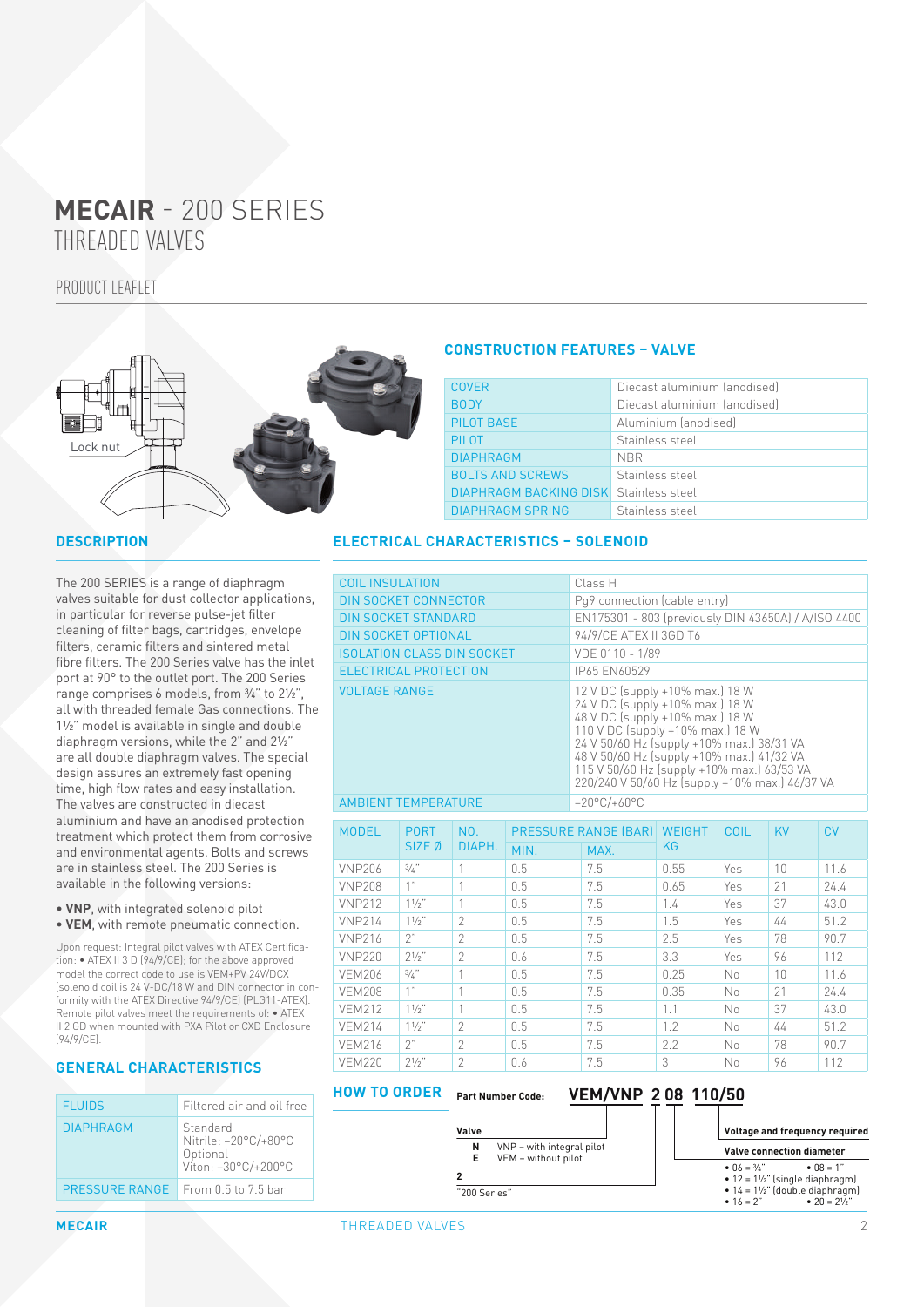# THREADED VALVES **MECAIR** - 200 SERIES

PRODUCT LEAFLET

## **DIMENSIONS (MM)**











| <b>MODEL</b>  | ØΑ             | B   |     |    |     | F   | WEIGHT | <b>MODEL</b>  | I E | ØL            | WEIGHT | <b>PRESSURE RANGE (BAR) NO.</b> |      |        |
|---------------|----------------|-----|-----|----|-----|-----|--------|---------------|-----|---------------|--------|---------------------------------|------|--------|
|               |                |     |     |    |     |     | KG.    |               |     |               | KG     | MIN.                            | MAX. | DIAPH. |
| <b>VNP206</b> | 3/4            | 41  | 75  | 18 | 119 | 60  | 0.55   | VEM206 59     |     | $\frac{1}{4}$ | 0.25   | 0.5                             | 7.5  |        |
| <b>VNP208</b> | $A$ $B$        | 52  | 90  | 23 | 123 | 74  | 0.65   | VEM208 63     |     | $\frac{1}{4}$ | 0.35   | 0.5                             | 7.5  |        |
| <b>VNP212</b> | $11/2$ "       | 72  | 130 | 31 | 153 | 135 | .40    | VEM212 93     |     | $\frac{1}{4}$ | 1.10   | 0.5                             | 7.5  |        |
| <b>VNP214</b> | $11/2$ "       | 72  | 130 | 31 | 186 | 135 | .50    | VEM214 126    |     | $\frac{1}{4}$ | .20    | 0.5                             | 7.5  |        |
| <b>VNP216</b> | つ"             | 90  | 165 | 35 | 206 | 160 | 2.50   | <b>VEM216</b> | 146 | $\frac{1}{4}$ | 2.20   | 0.5                             | 7.5  |        |
| <b>VNP220</b> | $2\frac{1}{2}$ | 116 | 199 | 47 | 226 | 190 | 3.30   | <b>VEM220</b> | 166 | $\frac{1}{4}$ | 3.00   | 0.6                             | 7.5  |        |
|               |                |     |     |    |     |     |        |               |     |               |        |                                 |      |        |

**MECAIR THREADED VALVES** 3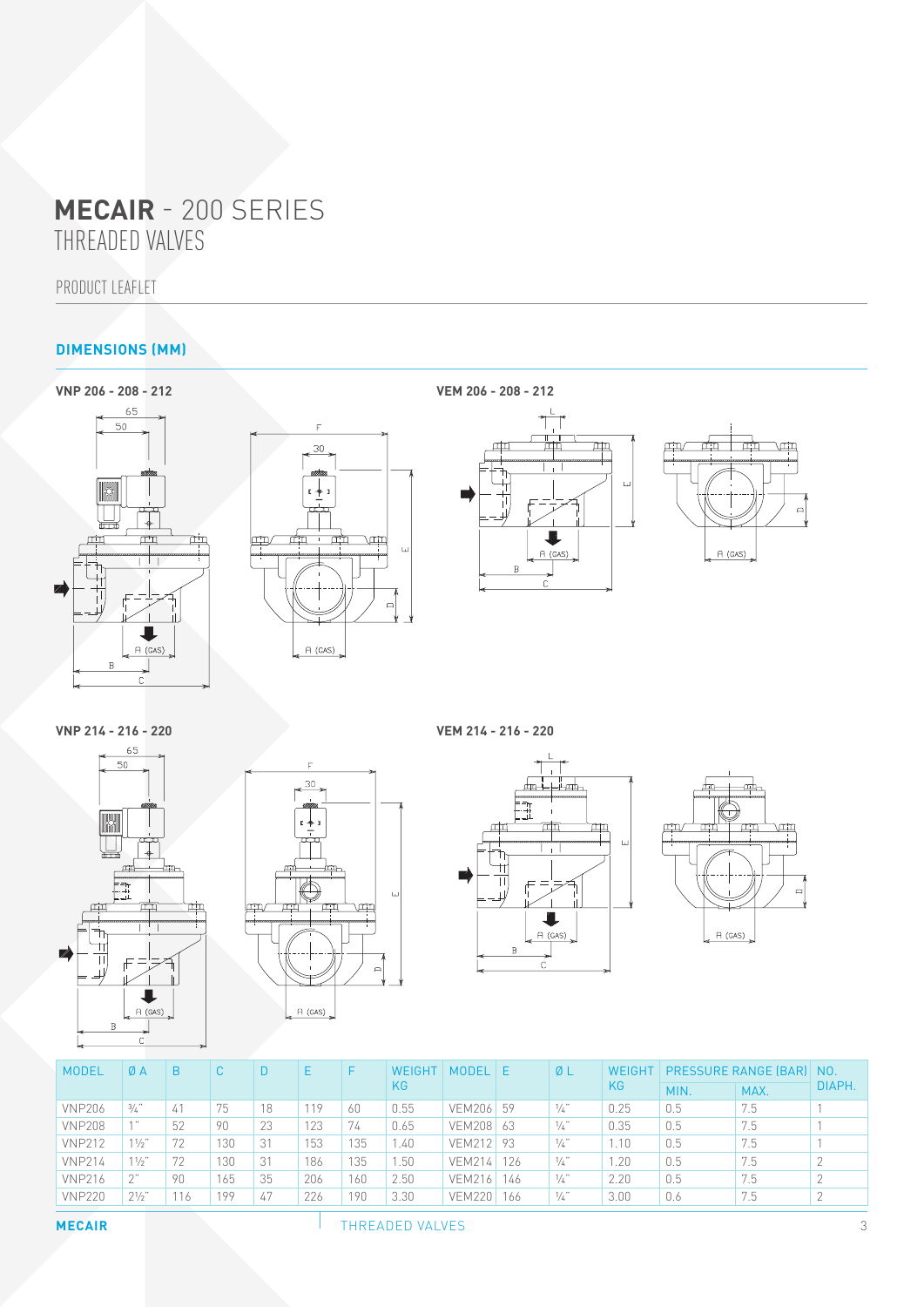## THREADED VALVES **MECAIR** - 200 SERIES

PRODUCT LEAFLET

## **SPARE PARTS**





#### **STANDARD VERSION OPTIONAL VERSION**

|  | <b>POS   DESCRIPTION</b>                                   | CODE                       |
|--|------------------------------------------------------------|----------------------------|
|  | al Solenoid*                                               | a) KIT SB4 - /*<br>$-18$ W |
|  | b) Pilot group complete with base and ferrule b) KIT CP1/4 |                            |
|  | c) DIN connector PG9EN175301-803 IP65                      | cl KIT PLG9                |
|  |                                                            |                            |

|  | <b>POS. DESCRIPTION</b>                                    | CODE                         |
|--|------------------------------------------------------------|------------------------------|
|  | al Solenoid                                                | al KIT SB4 -24/<br>DCX -18 W |
|  | b) Pilot group complete with base and ferrule b) KIT CP1/4 |                              |
|  | cl DIN connector (3GD IP65 T6)                             | cl KIT PLG11 - ATEX          |
|  |                                                            |                              |

**Version in conformity with European Directive 94/9/CE ATEX (cod. KIT PV-24/DCX)**

| <b>POS</b>                       | <b>DESCRIPTION</b>                                           | <b>CODE</b>       |                            |                     |                       |                                           |                        |  |  |  |
|----------------------------------|--------------------------------------------------------------|-------------------|----------------------------|---------------------|-----------------------|-------------------------------------------|------------------------|--|--|--|
|                                  |                                                              | VEM/VNP206        | VEM/VNP208                 | VEM/VNP212          | VEM/VNP214            | VEM/VNP216                                | VEM/VNP220             |  |  |  |
|                                  | Pilot group complete with solenoid*<br>and DIN connector     | $KIT PV - 0.1.*$  | $KIT PV - 0.1.*$           | $KIT PV - 0.1.*$    | $KIT PV - 0.1.*$      | $KKIT PV - 0.1.*$                         | $KIT PV - 0.1.*$       |  |  |  |
| $a+b+4$                          | Pilot group complete with solenoid*,<br>top cover and screws | KIT PVM06 -<br>/* | KIT PVM08 -<br>$.$ / $.$ * | KIT PVM12 -<br>/*   | $KT$ PVM $06 -$<br>/* | $KIT$ PVM $06 -$<br>$\ldots$ / $\ldots$ * | $KT$ PVM $06 -$<br>.7. |  |  |  |
|                                  | Valve body                                                   | KIT M100201       | KIT M100204                | KIT M100211         | KIT M100211           | KIT M100218                               | KIT M300222            |  |  |  |
|                                  | Intermediate cover (double diaphragm)                        |                   |                            |                     | KIT M110098           | KIT M110100                               | <b>KIT M110101</b>     |  |  |  |
|                                  | Top cover                                                    | KIT M110082       | KIT M110086                | KIT M110092         | KIT M110082           | KIT M110082                               | KIT M110082            |  |  |  |
|                                  | Diaphragm                                                    | KIT DB 16/G       | KIT DB 18/G                | <b>KIT DB 112/G</b> |                       |                                           |                        |  |  |  |
|                                  | Viton Diaphragm                                              | KIT DB 16V/S      | KIT DB 18V/S               | KIT DB 112V/S       |                       | $\overline{\phantom{a}}$                  |                        |  |  |  |
| $5+6+Spring$                     | Diaphragm (main and secondary)                               |                   |                            |                     | KIT DB 114/C          | KIT DB 116/C                              | KIT DB 120/C           |  |  |  |
|                                  | 5+6+Spring   Viton Diaphragm (main and secondary)  -         |                   |                            |                     | KIT DB 114V           | KIT DB 116V                               | KIT DB 120V            |  |  |  |
| * Specify voltage and frequency. |                                                              |                   |                            |                     |                       |                                           |                        |  |  |  |